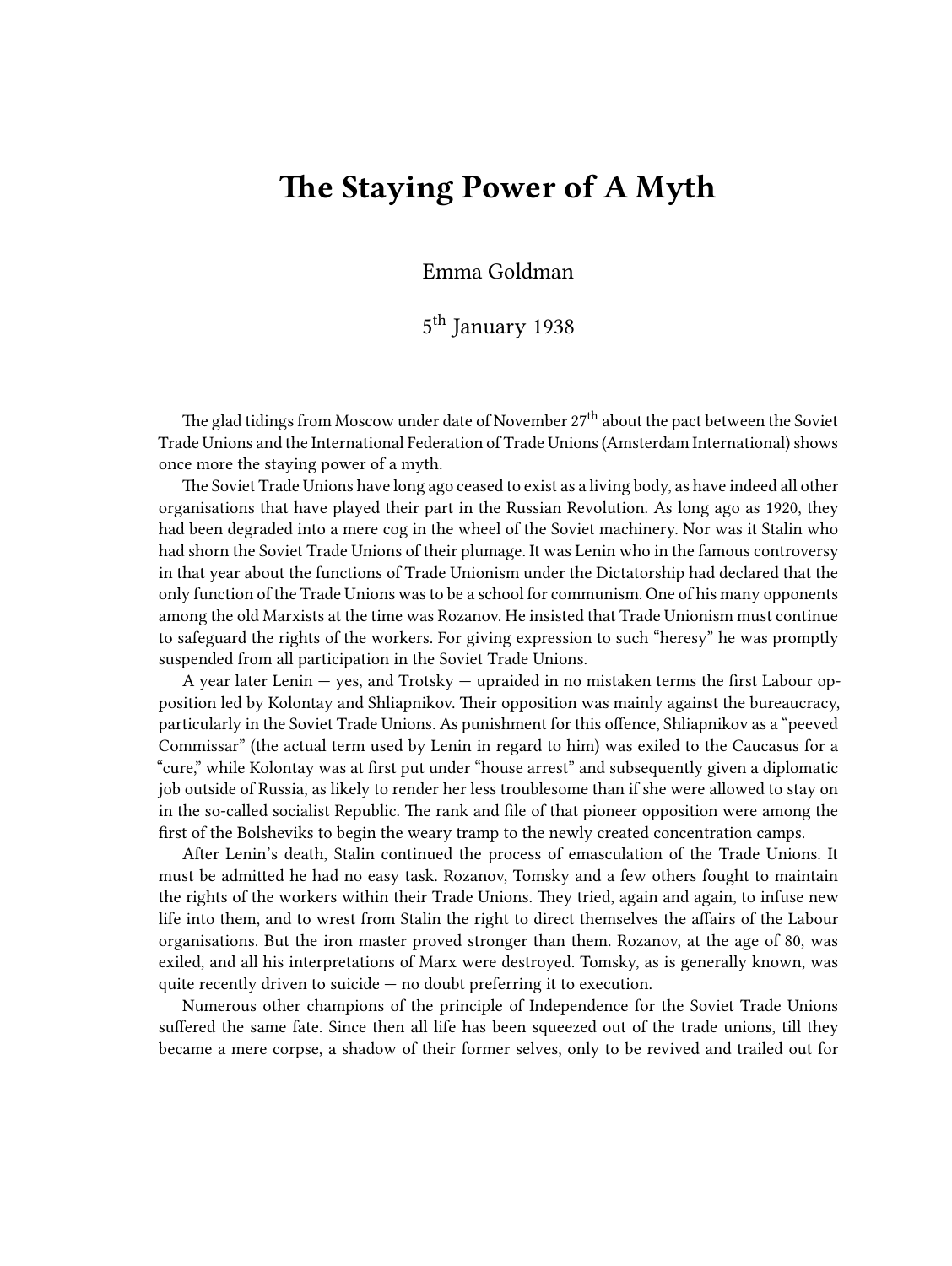show on those occasions when Trade Unionists from other countries come on a visit to the Soviet Republic.

As far as the Socialist Republic itself is concerned, however, the Trade Unions have to all intents and purposes ceased to exist.

Is it possible that Messrs. Jouhaux, Citrine and the rest are unaware of this state of affairs in regard to the Russian Trade Unions. Or can it be that they have become a party to this outrageous deception as to the condition of the Trade Unions in Soviet Russia? Whatever it is, Messrs. Jouhaux, Citrine and the others have, it would appear, fallen into Stalin's trap. He will tie them to the "corpse" and will not let them go until the whole of the Trade Union ranks is infested with its putrid odour.

The "pact" is supposed to aim at the workers' unity against War and Fascism. Very commendable indeed. The question only is "What war? and which kind of against war also to include Stalin's Imperialist designs? And is his Dictatorship (which only differs from Hitler's and Mussolini's by its colour) to be included in the struggle against Fascism? Far from it. In point of fact, Stalin is willing to make a pact with the very people whom he dragged through the mire not so long ago. What is a pact with "social patriots," "counter-revolutionists" and other such fancy "denominations" compared with Stalin's brazen reversal of all revolutionary values worth? On top of the betrayal of the Russian Revolution, the savage extermination going on continuously of the old Bolshevik guard now follows the sacrifice of the Spanish Revolution and the Anti-Fascist struggle, and last but by no means least, the sacrifice of his own care fully built up Chinese Communist Army. The calumny and lies about a few trade union leaders is mere child's play — Stalin knows what he is about: in making the Citrines, Jouhaux, the Schevenels and Unions in Soviet Russia still have living fibre, he hopes eventually to get these leaders to act as recruiting agents not merely against Capitalist wars but also of the "holy" war in defence of his Empire and bloodstained Dominion which can well compare with Hitler's and Mussolini's.

A myth has tremendous staying power. For twenty years the Russian myth has benumbed the minds and blunted the sensibilities of the intelligentsia and many of the workers. The corpse that has now been propped up to appear as a living body is an additional proof that the myth goes on. All the more reason to cry out against the deception and to show it up as the delusion and snare which is Soviet Russia. Only when the workers in every country will realise this, will real unity be achieved — real unity in the struggle against every shade of Fascism and for the only war worth fighting for — the Defence of the Social Revolution.